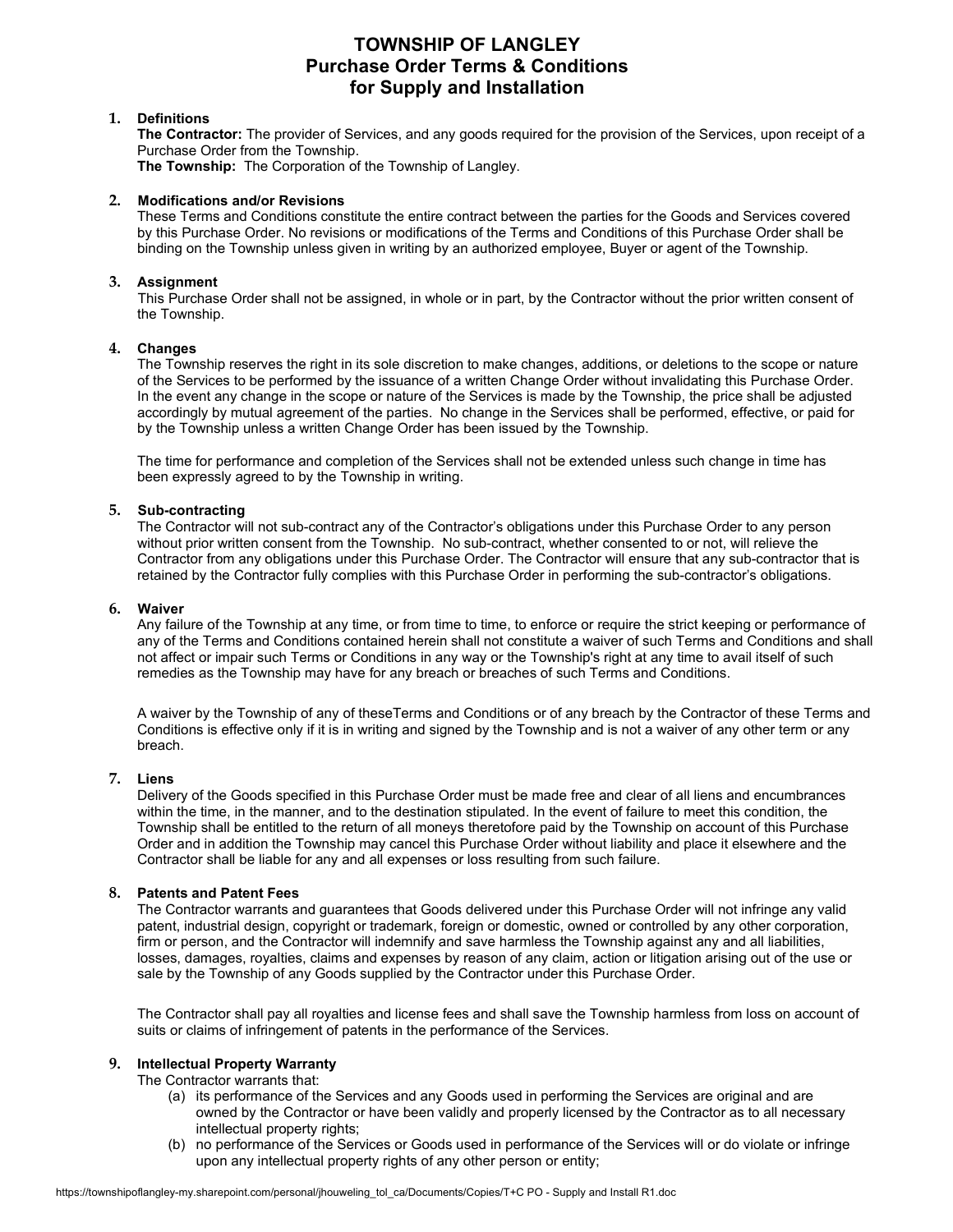(c) the Work, Services and Goods used in performance of the Services do not contain any defamatory or obscene materials; and,

it will indemnify and save harmless the Township from any costs, liabilities, damages or expenses, including any reasonable legal fees and expenses arising directly or indirectly, out of any proven or alleged breach of these warranties.

# **10. Conflict of Interest**

The Contractor will not provide any Services to any person in circumstances which, in the Township's reasonable opinion, could give rise to a conflict of interest between the Contractor's duties to that person and the Contractor's duties to the Township under this contract.

# **11. Freedom of Information and Protection of Privacy Act**

All bids and subsequent information and/or materials received will not be returned and shall become the property of The Corporation of the Township of Langley and as such may be subject to disclosure provisions of the Freedom of Information and Protection of Privacy Act. The Township of Langley reserves the right to make extra copies for utilization during the evaluation process only.

# **12. Confidentiality**

The Contractor will treat as confidential all information supplied to, obtained by or which comes to the knowledge of the Contractor or their sub-contractor(s) as a result of the performance of the Services, and not permit its disclosure without the Township's prior written consent except:

- (a) as required to perform the Contractor's obligations under this Purchase Order or to comply with applicable law; or
- (b) it is information that is generally known to the public.

# **13. Liability**

If this Service is executed by more than one person, firm or corporation, it is understood and agreed that all persons, firms or corporations performing this Service are jointly and severally liable under and bound by the Terms and Conditions of this Purchase Order.

# **14. Indemnity**

The Contractor will indemnify and save harmless the Township and its employees and agents from any losses, claims, damages, actions, causes of action, costs and expenses ("**Claims**") that the Township or any of its employees or agents may sustain, incur, suffer or be put to at any time, either before or after the Service ends, which are based upon, arise out of or occur, directly or indirectly, from the Contractor's performance of the Service, including any Claims arising from or related to:

- (a) any act or omission by the Contractor or any of the Contractor's agents, employees, officers, directors, or sub-contractors in providing the Services;
- (b) any personal injury or damage to property caused by the Contractor; and
- (c) any liens for the Contractor's failure to pay for labour or materials, Workers' Compensation assessments, unemployment insurance, or Federal or Provincial taxes.

Neither party will be liable to the other party or any other entity for any consequential losses including loss or anticipated loss of profit, loss or anticipated loss of revenue, loss or anticipated loss of business opportunity or business interruption.

# **15. Insurance**

The Contractor shall obtain and maintain insurance policies as per the attached instructions.

# **16. Independent Contractor**

It is understood that this Purchase Order is strictly between the Contractor and the Township and the Contractor is an independent Contractor for the Township and no employment relationship, partnership, agency, or joint venture exists between the Township, the employees of the Contractor and/or its agents and/or their employees, and/or it's Contractors and/or their employees. Any disputes between the Contractor and any of its employees and/or its agents and/or their employees and/or their Contractors and/or their employees shall be resolved by the Contractor with no involvement by the Township.

# **17. Prime Contractor**

The Contractor agrees that it is the Prime Contractor for the purposes of the Workers' Compensation Board Occupational Health and Safety Regulations for the Province of British Columbia. The Contractor shall have a safety program acceptable to the Workers' Compensation Board and shall ensure that all Workers' Compensation Board safety rules and regulations are observed during performance of this contract, not only by the Contractor but by all subcontractors, workers, material men and others engaged in the performance of the Services covered by this Purchase Order.

If applicable - The Contractor shall provide a signed copy of the attached "**Prime Contractor Designation Letter of Understanding**".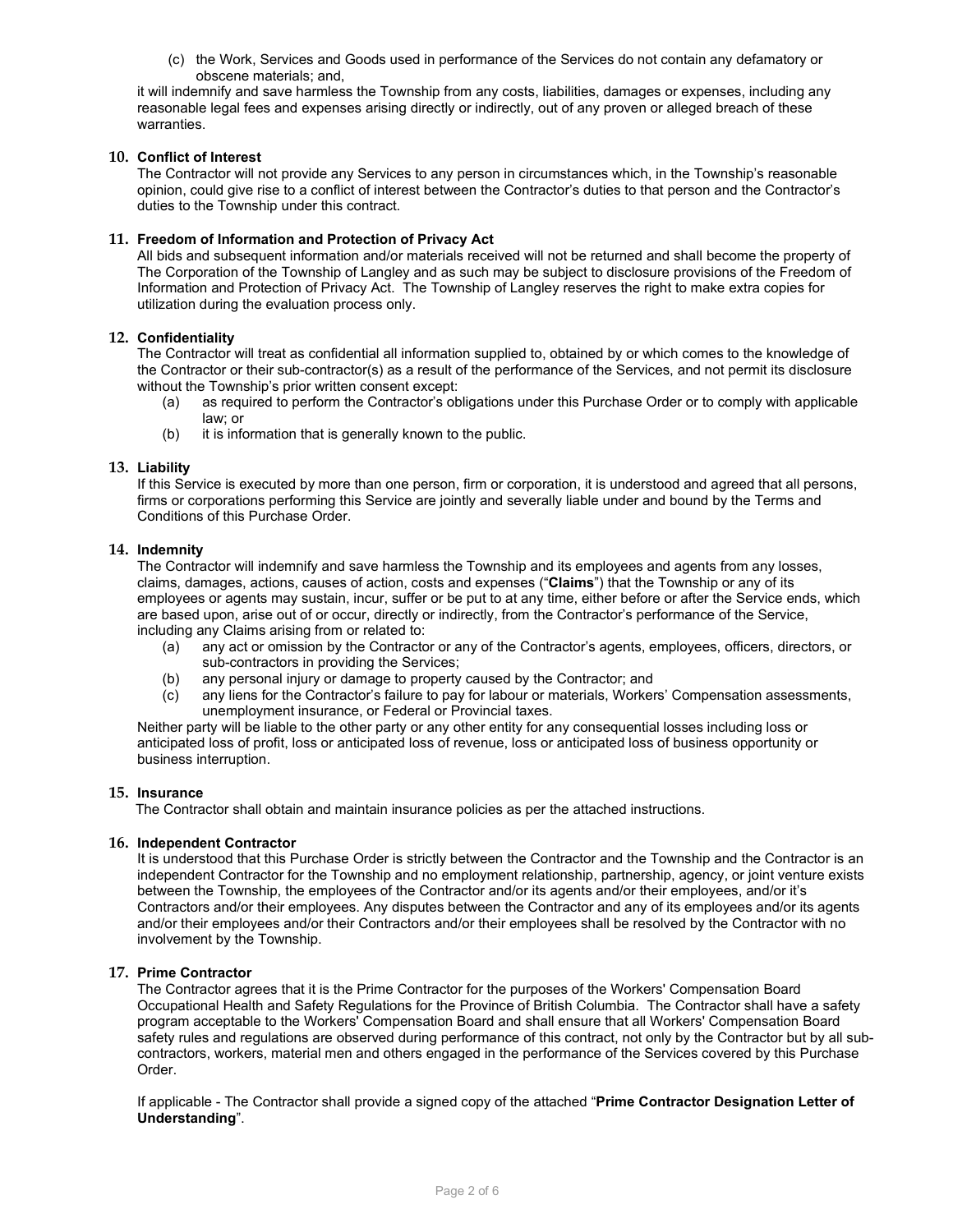### **18. Submissions upon Award**

The Contractor must, upon award and prior to the issue of a Purchase Order, provide the Township with the following documentation:

- (a) Certified copies of insurance as required by the Township
- (b) Current Township of Langley Business License
- (c) All applicable permits (paid by the Contractor)
- (d) WorksafeBC (Workers' Compensation Board) Letter of Good Standing

The Letter of Good Standing should be addressed to the **Township of Langley, 4700 – 224 Street, Langley, BC V2Z 1N4**

#### **19. WHMIS Requirements**

All products purchased by the Township are considered to be required for use in the workplace. Therefore, full compliance for all labelling and information requirements of the Hazardous Products Act (WHMIS) for controlled products is required.

All shipments must be accompanied by a Material Safety Data Sheet (MSDS). Shipments of Goods received which do not comply with all of these requirements will be returned to the Contractor at their expense.

#### **20. Workplace Requirements**

The Contractor warrants that he shall comply with all laws, rules and regulations applicable to the location of the Services, in particular, but without limitation, those concerning safety and Workers' Compensation.

The Contractor will maintain the site in a clean and safe condition at all times, and will remove from the site and the surrounding properties any debris resulting from the performance of the Services upon the completion of the Services. Failure to do this will result in the cleaning and removal being instituted by the Township and the cost deducted from the amount owing the Contractor. Under no circumstances are the Township's containers to be used.

Unless otherwise stated by the Township, the Contractor shall carry out the Services in accordance with the Township's Codes and Standards or, where such a Code or Standard does not exist, shall carry out the Services consistent with standard industry practices. All materials used shall be new and strictly comply with relevant standards.

#### **21. Vaccination Requirements**

From and after January 14, 2022, if the Work requires any attendance at premises occupied or controlled by the Owner (a "Township Premises") the Contractor will require that all of its personnel who will attend the Township Premises, including all employees, Subcontractors, consultants or other members of Contractor's team, (collectively the "On-Site Personnel") are fully vaccinated in accordance with the then-applicable recommendations or requirements of the Provincial Health Officer for the Province of BC and, as applicable, any federal government vaccine requirement (collectively the "Vaccine Requirement"), and accordingly:

- (a) prior to permitting or instructing any On-Site Personnel to attend at a Township Premises, review each such On-Site Personnel's vaccine card or other such official documentation, confirming compliance with the Vaccination Requirement, and retain a record of such review; and
- (b) make such review records available to the Owner on request from time to time from the Owner.

From and after January 14, 2022, the Contractor will not permit access to the Township Premises to any On-Site Personnel for whom the Contractor has not confirmed compliance with the Vaccine Requirement.

The Contractor will be responsible for all co-ordination and costs associated with compliance with these vaccination requirements.

The Contractor shall not be entitled to any additional costs or extensions of time caused or incurred as a result of compliance with these vaccination requirements.

#### **22. Qualified Personnel and Sub-contractors**

The Contractor will perform the Work using its own professional personnel who have the qualifications, experience and capabilities to perform the Services, and those sub-contractors as may be listed on the Quotation Form and approved by the Township and will bind all approved sub-contractors to the Terms and Conditions of the Purchase Order, as applicable to the sub-contractor's work. The Contractor will be as fully responsible to the Township for acts and omissions of sub-contractors and of persons directly or indirectly employed by them as for acts and omissions of persons directly employed by the Contractor.

If the Township reasonably objects to the performance, experience, qualifications or suitability of any of the Contractor's personnel or sub-contractors then the Contractor will, upon written request from the Township, replace such personnel or sub-contractors.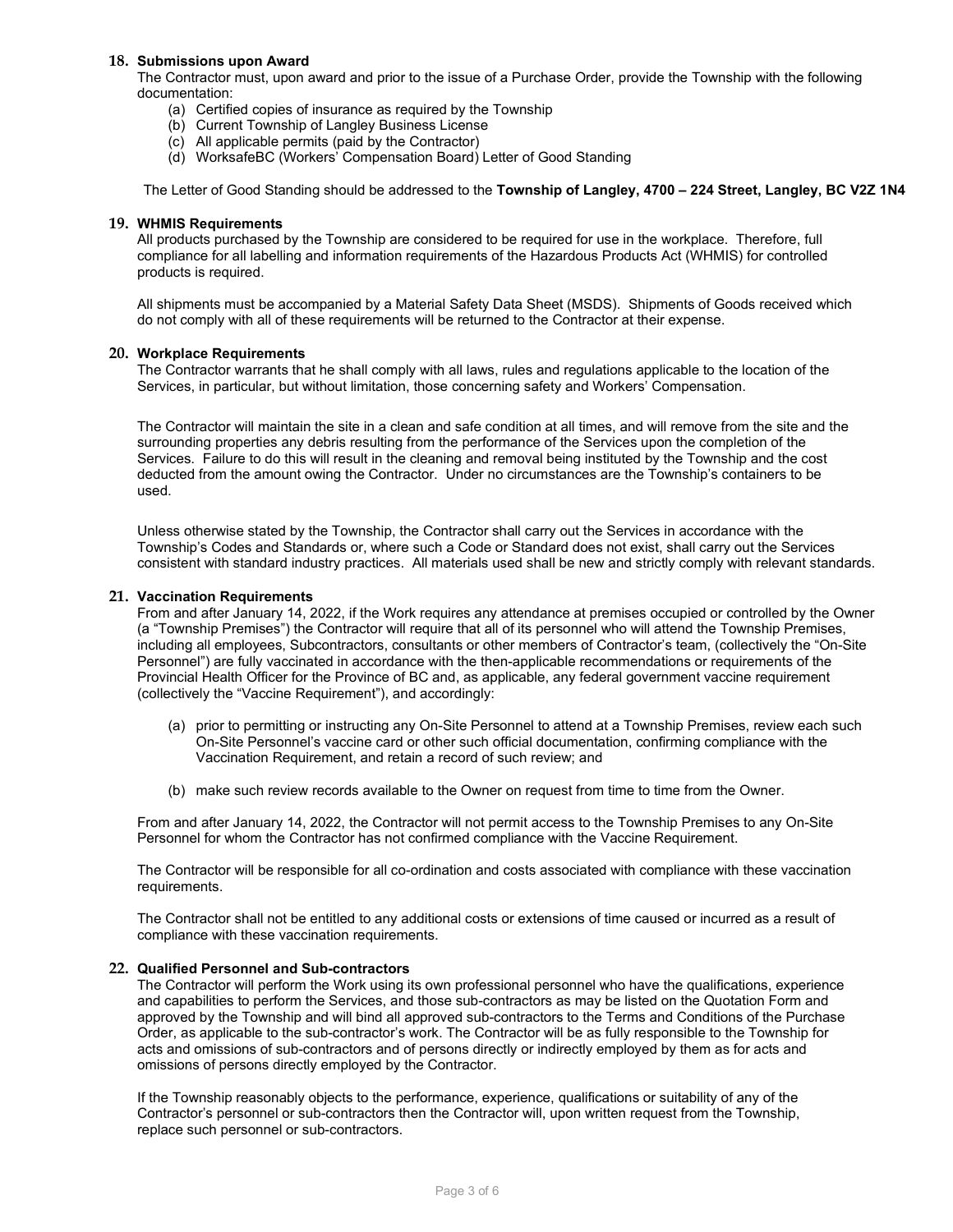# **23. Permits**

The Contractor shall comply with all codes, laws, regulations, and ordinances which concern the Services, and unless otherwise provided herein shall obtain and pay for all applicable permits, licenses, and certificates.

# **24. Use of Premises and Utilities**

The Contractor shall confine the use of the premises for the performance of his Services as directed by the Township and shall comply with regulations which govern the building or institution where the Services are being performed. At the conclusion of the Services, the Contractor shall clean up and remove all debris and rubbish to the satisfaction of the Township.

The Township's supply of water and electrical energy will be available to the Contractor without charge. The Contractor, upon completion of the Services, shall remove temporary connections and extension of services, leaving the existing structures and services undamaged.

# **25. Force Majeure**

Neither party shall be responsible for any delay or failure to perform its obligations under this Purchase Order where such failure or delay is due to fire, flood, explosion, war, embargo, governmental action, and terrorism, act of a public authority, Act of God or any other cause beyond its control, except labor disruption.

In the event a Force Majeure event occurs which delays or threatens to delay performance of its obligations by a party, that party shall give prompt notice to the other party and shall take all reasonable steps to eliminate the cause or ameliorate the potential disruption and consequent losses.

Should the Force Majeure event last for longer than thirty (30) days, the Township may terminate this Purchase Order, in whole or in part, without further liability, expense or cost of any kind.

# **26. Expediting the Work**

At any time, upon notice from the Township, the Contractor shall make all reasonable efforts to expedite the Work and shall make all best efforts to ensure the timely and scheduled completion of the Services, at no additional cost to the Township.

Failure by the Contractor to do so, when required by the Township, may be grounds for termination of the contract, in additional to all other remedies which may be available to the Township, under this contract, at law or in equity.

#### **27. Packing**

All deliveries must be accompanied by a packing slip quoting the Purchase Order number, the delivery location and (if applicable) Tag Numbers.

Damages to any Goods resulting from improper packing will be charged to the Contractor. All packing charges are for the Contractor's account.

# **28. Responsibility for Goods**

The Contractor shall be responsible for the Goods covered by this Purchase Order until they are delivered at the designated delivery point, regardless of the point of inspection; and the Contractor shall bear all risks of loss or damage to rejected Goods after notice of rejection.

# **29. Notices**

Any notices required to be given regarding this Purchase Order shall be deemed to be duly given to the Township if sent by registered mail addressed to the **Township of Langley, Purchasing Department at 4700 - 224 Street, Langley, BC V2Z 1N4**, and to the Contractor if sent by registered mail addressed to the Contractor at the address set forth in the Quotation.

# **30. Inquiries**

Contractor's inquiries to the Township during the performance of the Services should be directed to the assigned Township Representative overseeing the performance of these Services, or to the Purchasing Department.

# **31. Inspection and Acceptance**

At any time during the performance of Services, the Township may, upon notice, inspect or test the Services being performed by the Contractor and the Contractor shall co-operate fully in any inspection or testing. In the event the Township, in its sole discretion, determines the Services or any portion thereof are deficient, defective, or noncompliant with this Purchase Order, the Contractor shall immediately resolve the deficiencies, defects, or noncompliance to the full satisfaction of the Township.

# **32. Settlement of Complaints Re: Work**

If, in the opinion of the Township, the Services are improperly, defectively, or insufficiently performed, or being performed, the Township may, in writing, order the Contractor to re-execute or correct the Work in accordance with such Purchase Order; and if the Contractor fails to comply with such Purchase Order within ten (10) working days, the Township may, at any time thereafter, execute or cause to be executed the Purchase Order so given, and the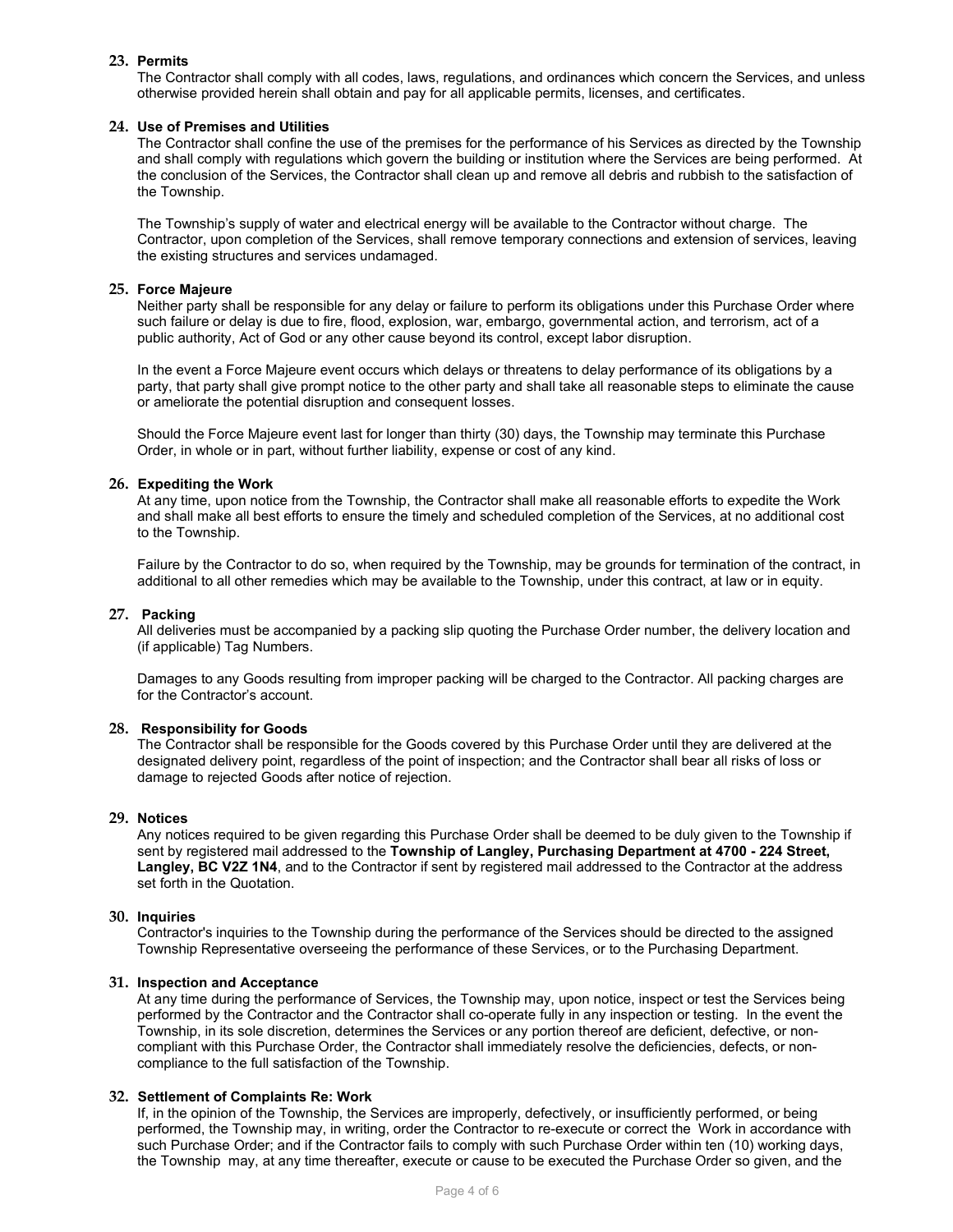Contractor shall, on demand, pay to the Township, all costs, damages, and expenses incurred in respect thereof or occasioned by reason of the non-compliance by the Contractor with any such orders; and if the Contractor fails to pay such costs, damages, and expenses, the Township of Langley may retain and deduct such costs, damages, and expenses from any amount then or thereafter payable to the Contractor under this Purchase Order.

# **33. Warranty**

The Contractor warrants that the performance of the Services shall be free of all defects and deficiencies arising from faulty manufacture, installation, workmanship, or performance for a period of not less than twelve (12) months from the date of final approved completion.

If, in the sole opinion of the Township, defects or deficiencies appear during the warranty period, the Contractor shall immediately remedy the defect(s) or deficiency(ies) at no additional cost to the Township within a time fixed by the Township. If the Contractor fails to remedy or re-perform the Services within the time fixed by the Township, the Township may do so and the cost of same shall be borne by the Contractor.

# **34. Pricing, Currency and Taxes**

Prices are to include all labor, materials, layout, traffic control, mobilization, and any other costs for the commencement, performance and completion of the Services as described in this Purchase Order. Any additional fees or charges such as fuel charges will not be acceptable.

Unless otherwise noted on the Purchase Order, all prices shall be in Canadian Funds and shall remain firm for the duration of the Purchase Order.

All applicable taxes are to be shown separately.

# **35. Invoices**

All Invoices must quote the Purchase Order number, and should be mailed to the **Township of Langley, Accounts Payable Department, 20338 – 65 Avenue, Langley, BC V2Y 3J1**

# **36. Payment Terms**

The Contractor shall be paid within 30 days after the submission by the Contractor of properly prepared invoices to the Accounts Payable Department for Services rendered and accepted.

Or, where determined as appropriate by the Township, the Township shall make progress payments once a month for work completed and materials on the site upon receipt of the Contractor's invoice. Except for the final payment, the Township shall holdback 10% of the amount of progress claims. The Township shall pay the holdback 55 days after completion of the Services upon receipt of the contractor's written claim for final payment accompanied by a Statutory Declaration stating that the Contractor has discharged every obligation and paid or satisfied every just claim incurred by him in connection to the Purchase Order, including claims by his sub-contractors, and upon receipt of clearance from the Workers' Compensation Board.

All invoice payments will be paid by electronic funds transfer therefore the Contractor must supply banking transfer information to Accounts Payable by e-mail to [ap@tol.ca](mailto:ap@tol.ca) or forms may be found on the Township website at <https://www.tol.ca/business/doing-business-with-the-township/>

# **37. Time**

Time is of the essence in the performance of this Purchase Order.

# **38. Termination**

- (a) The Township may terminate the whole or any part of this Purchase Order if the Contractor fails to make delivery of the Services within the time specified, or to perform any other provisions of this Purchase Order.
- (b) In the event the Township terminates this Purchase Order in whole or in part as provided in clause (a) the Township may procure supplies or Services similar to those so terminated, and the Contractor shall be liable to the Township for any excess costs for such similar Goods and/or Services.
- (c) The Contractor shall not be liable for any excess costs under clause (b) if failure to perform the contract arises by reason of strikes, lockouts, acts of God or acts of the Township.
- (d) The Township may terminate the whole or any part of this Purchase Order for any other reason, upon 10 days written notice of termination to the Contractor.

If the Township terminates this Purchase Order under clause (d), the Township will pay the Contractor all amounts owing under this Purchase Order for Services provided by the Contractor up to and including the date of termination plus all reasonable wind-up costs incurred by the Contractor. Upon payment of such amounts no other payment will be owed by the Township to the Contractor, and, for certainty, no amount will owe on account of lost profits relating to the portion of the Services not performed.

# **39. Default Notice**

If the Contractor shall breach any provision hereof or shall become insolvent, enter voluntary or involuntary bankruptcy or receivership proceedings or make an assignment for the benefit of creditors, the Township shall have the right (without limiting any other rights or remedies which it may have hereunder or by operation of both) to terminate this Purchase Order by written notice to the Contractor, whereupon the Township shall be relieved of all